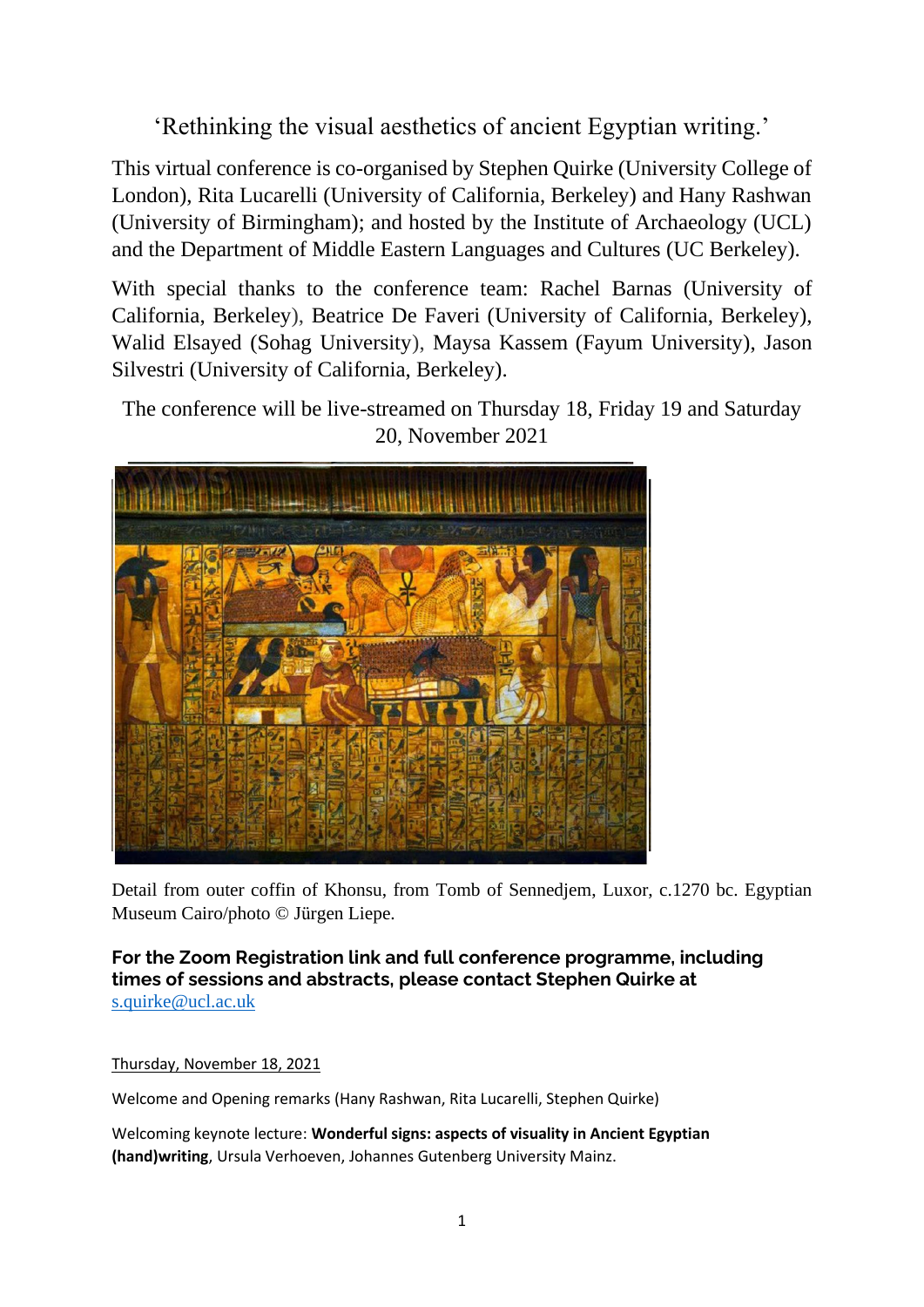Session 1: Pictorial realism and writing strategies

**An art-historical perspective on New Kingdom monumental hieroglyphs**, Marina Sartori, University of Basel.

**Ancient Egyptian hieroglyphs perception through embodied cognition and pictorial realism: towards an ontology of active imagination in Ancient Egypt**, Andrea Pasqui, Politecnico di Milano, Todd Shimoda, Thinkers Tools, Inc., Stefano Natrella, Accademia delle Belle Arti di Brera, Milano.

**The devil is in the fishtail: Visual writing and written visuals in private tomb scenes**, Nicky van de Beek, Johannes Gutenberg University in Mainz.

Session 2: Reception and representation

**Writing and Creation: Hieroglyphs in Egyptian religious discourse from the Graeco-Roman Period,** Katherine Davis, University of Michigan.

**Modes of reception and adaptation of the Egyptian writing in the inscribed Aegyptiaca from archaic Greece**, Panagiotis Kousoulis, University of the Aegean.

**How to think in Hieroglyphs? Visual speech and the vocal discourse of the Heart: Logical strategies of the aesthetic representation in the Egyptian hieroglyph script**, Amr El Hawary, American University of Cairo.

## Friday, November 19, 2021

Session 1: Creative deployment of glyphs

**"The signs revealed their forms. He called to them and they answered to him": The anthropomorphized hieroglyphs as (inter)active image-text compositions in Ancient Egypt**, Ghada Mohamed, Cairo University.

**Calling out the name: towards a theory of embodiment for ancient Egyptian personal names**, Julia Clare Francis Hamilton, University of Leiden.

**The Importance of Being B3: Classifying msj in the Religious Hymns of the New Kingdom (ca. 1539- 1077 BC) – between visual aspects and semantic implications**, Guilherme Borges Pires, NOVA School of Social Sciences and Humanities, Lisbon.

**To Make Them See Your Majesty": The Visual Program of the "Poetical Stela" of Thuthmosis III**, Scott Noegel, University of Washington.

Session 2: Written content and spatial context

**The Visuality of Cursive Story Writing in Ancient Egypt**, Nikolaos Lazaridis, California State University Sacramento, Tara Prakash, College of Charleston.

**Graphic syntax and ontology in the Book of Two Ways**, Jordan Miller, University of Oxford.

**Deciphering Akhenaten's Art Style in Relationship to his Theology of Light**, Mario H. Beatty, Howard University.

**Crucible shape in Old Kingdom Metalworking Scenes: From Visual to Technical Interpretations**, Ahmed Mansour, Bibliotheca Alexandrina's Writing and Scripts Center.

Session 3: Verbal-pictorial metaphors